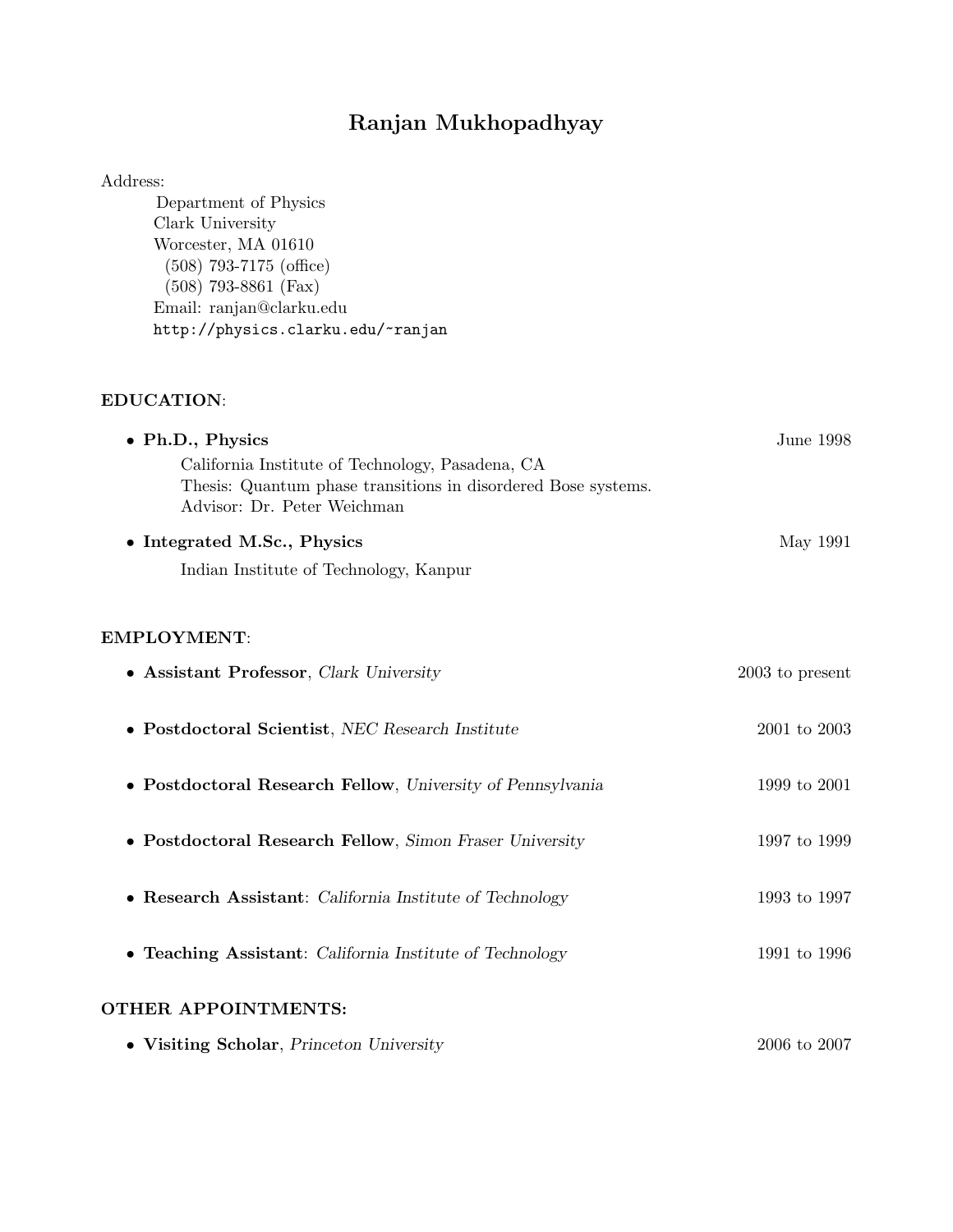## FIELDS OF RESEARCH ACTIVITY:

- Theoretical and computational biophysics: Cellular and subcellular organization, bacterial cell shapes, self assembly, biomembranes, and electrostatic effects.
- Modeling of stochasticity in biochemical networks.
- Condensed Matter theory: correlated quantum systems, superconductivity, biomimetic materials, colloidal aggregation.

## PUBLICATIONS:

- 1. K. Daly, Ned S. Wingreen, and Ranjan Mukhopadhyay, "Mechanics of blebbing and antibiotic damage in bacteria," preprint, to be submitted for publication.
- 2. Hui Wang, Greg Huber, and Ranjan Mukhopadhyay, "Statistical mechanics of coat proteins in intracellular transport," preprint, submitted.
- 3. Ranjan Mukhopadhyay and Ned S. Wingreen, "Curvature and shape determination of growing bacteria," submitted for publication to Physical Review E.
- 4. K.C. Huang, Ranjan Mukhopadhyay, B. Wen, Z. Gitai, and Ned S. Wingreen, "Cell shape and cell-wall organization in Gram-negative bacteria," Proceedings of the National Academy of Science **105**, 19281-19286 (2008).
- 5. Hui Wang, Ned S. Wingreen, and Ranjan Mukhopadhyay, "Self-organized periodic positioning of protein clusters in growing bacteria," Phys. Rev. Lett. 101, 218101(4 pages), (2008).
- 6. Gerald Lim, Michael Wortis, and Ranjan Mukhopadhyay, "Mechanical Basis of Shapes and Shape Transformations of Red Blood Cells," 168 pages, article in Soft Matter: Volume 4: Lipid Bilayers and Red Blood Cells, by Gerhard Gompper (Editor), Michael Schick (Editor), Wiley VCH (2008).
- 7. Peter Weichman and Ranjan Mukhopadhyay, "Particle-hole symmetry and the dirty boson problem," Physical Review B 77, 214516 (39 pages), (2008). Selected by Physical Review B for Editor's Suggestion (these are papers selected for particular interest, importance, or clarity).
- 8. Ranjan Mukhopadhyay, K.C. Huang, and Ned S. Wingreen, "Lipid localization in bacteria through curvature-mediated microphase separation," Biophysical Journal 95, 1034-49 (2008). Paper was selected as Editor's choice by the Journal Science.
- 9. Pankaj Mehta, Ranjan Mukhopadhyay, and Ned S. Wingreen, "Exponential sensitivity of noisedriven switching in genetic networks," Physical Biology 16, 26005 (6 pages), (2008).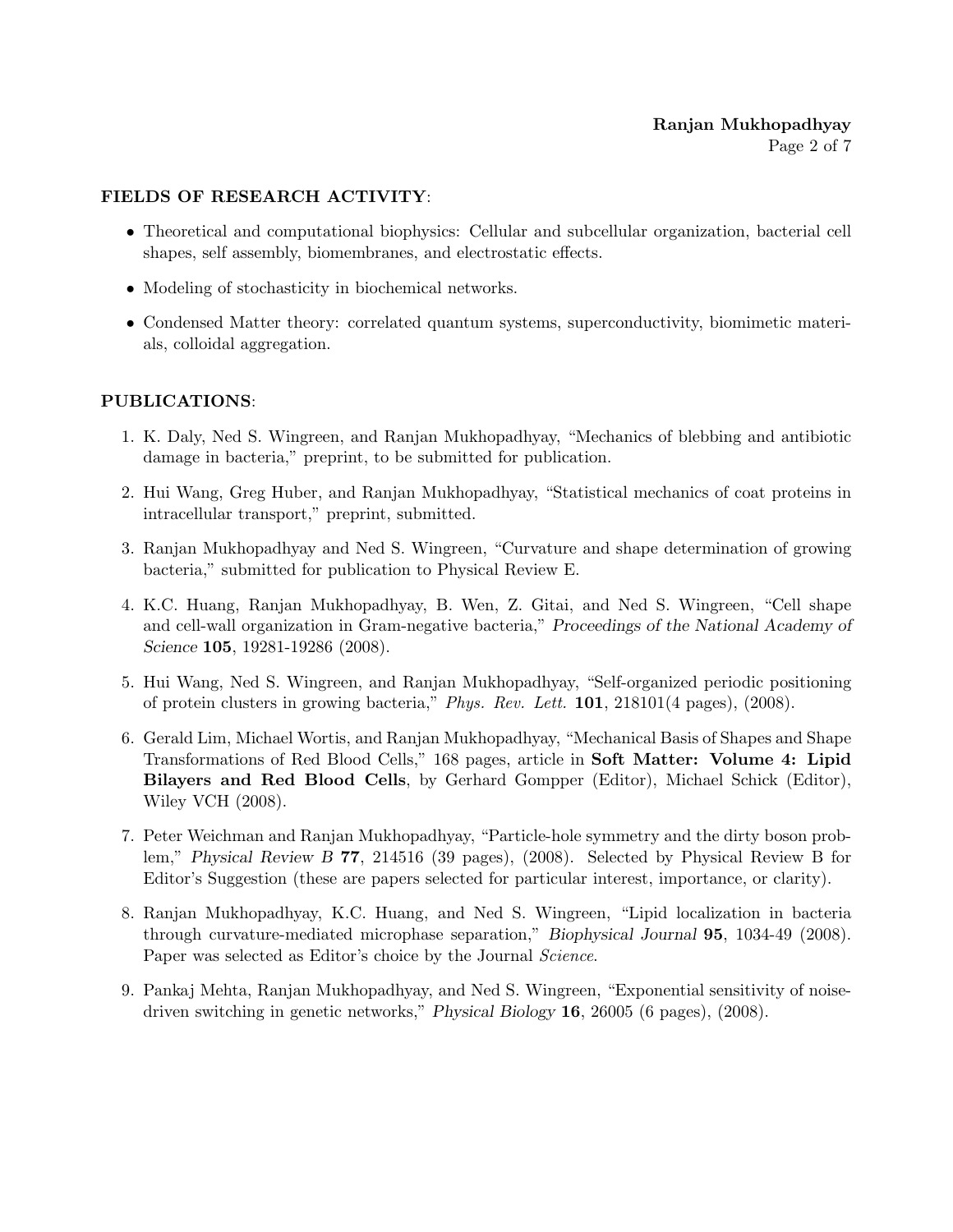- 10. Fangfu Ye, Ranjan Mukhopadhyay, Olaf Stenull, and T. C. Lubensky, "Semi-soft Nematic Elastomers and Nematics in Crossed Electric and Magnetic Fields," Physical Review Letters 98, 147801 (4 pages), (2007).
- 11. Peter Weichman and Ranjan Mukhopadhyay, "Revisiting the scaling relation  $z = d$  for dirty bosons," Physical Review Letters, 98, 245701 (4 pages), (2007).
- 12. K.C. Huang, Ranjan Mukhopadhyay, and Ned S. Wingreen, "A curvature-mediated mechanism for localization of lipids to bacterial poles," Public Library of Science (PLoS) Computational Biology 2, e15, 1357- 1364 (2006). Selected for featured research by PLoS.
- 13. D.M. Roma, R.A. Flanagan, Andrew E. Ruckenstein, Anirvan M. Sengupta, and Ranjan Mukhopadhyay, "Optimal path to epigenetic switching," Physical Review E 71, 011902 (5 pages), (2005).
- 14. Eldon Emberly, Ranjan Mukhopadhyay, Ned S. Wingreen, and Chao Tang, "Flexibility of βsheets: Principal component analysis of database protein structures," PROTEINS: Structure, Function, and Bioinformatics 55, 91-98 (2004).
- 15. Ranjan Mukhopadhyay, Eldon Emberly, Ned S. Wingreen, and Chao Tang, "Statistical Mechanics of RNA folding: importance of alphabet size," Physical Review E, 68 041904 (5 pages), (2003).
- 16. Eldon Emberly, Ranjan Mukhopadhyay, Ned S. Wingreen, and Chao Tang, "Flexibility of αhelices: Results of a statistical analysis of database protein structures," Journal of Molecular Biology 327, 229-237 (2003).
- 17. Xianjung Xing, Ranjan Mukhopadhyay, Leo Radzihovsky, and T.C. Lubensky, "Fluctuating Nematic Elastomer Membranes: a New Universality Class," Physical Review E, 68, 021108 (17 pages), (2003).
- 18. T.C. Lubensky, Ranjan Mukhopadhyay, Leo Radzihovsky, and Xianjung Xing, "Symmetries and Elasticity of Nematic Gels," Physical Review E 66, 011702 (22 pages), (2002).
- 19. Gerald Lim, Michael Wortis, and Ranjan Mukhopadhyay, "Stomatocyte–Discocyte–Echinocyte Sequence of the Human Red Blood Cell: New Evidence for the Bilayer–Couple Hypothesis from Membrane Biomechanics," Proceedings of the National Academy of Science, 99, 16766-16770 (2002).
- 20. Ranjan Mukhopadhyay, Gerald Lim, and Michael Wortis, "Echinocyte Shapes: Competition between Bending, Stretching and Shear Determines Spicule Shape and Spacing," Biophysical Journal 82, 1756-1772 (2002).
- 21. Anand Yethiraj, Ranjan Mukhopadhyay, and John Bechhoefer, "Two experimental tests of a fluctuation-induced first-order phase transition: Intensity fluctuation microscopy at the nematic– smectic-A transition," Physical Review E 65, 021702 (16 pages), (2002).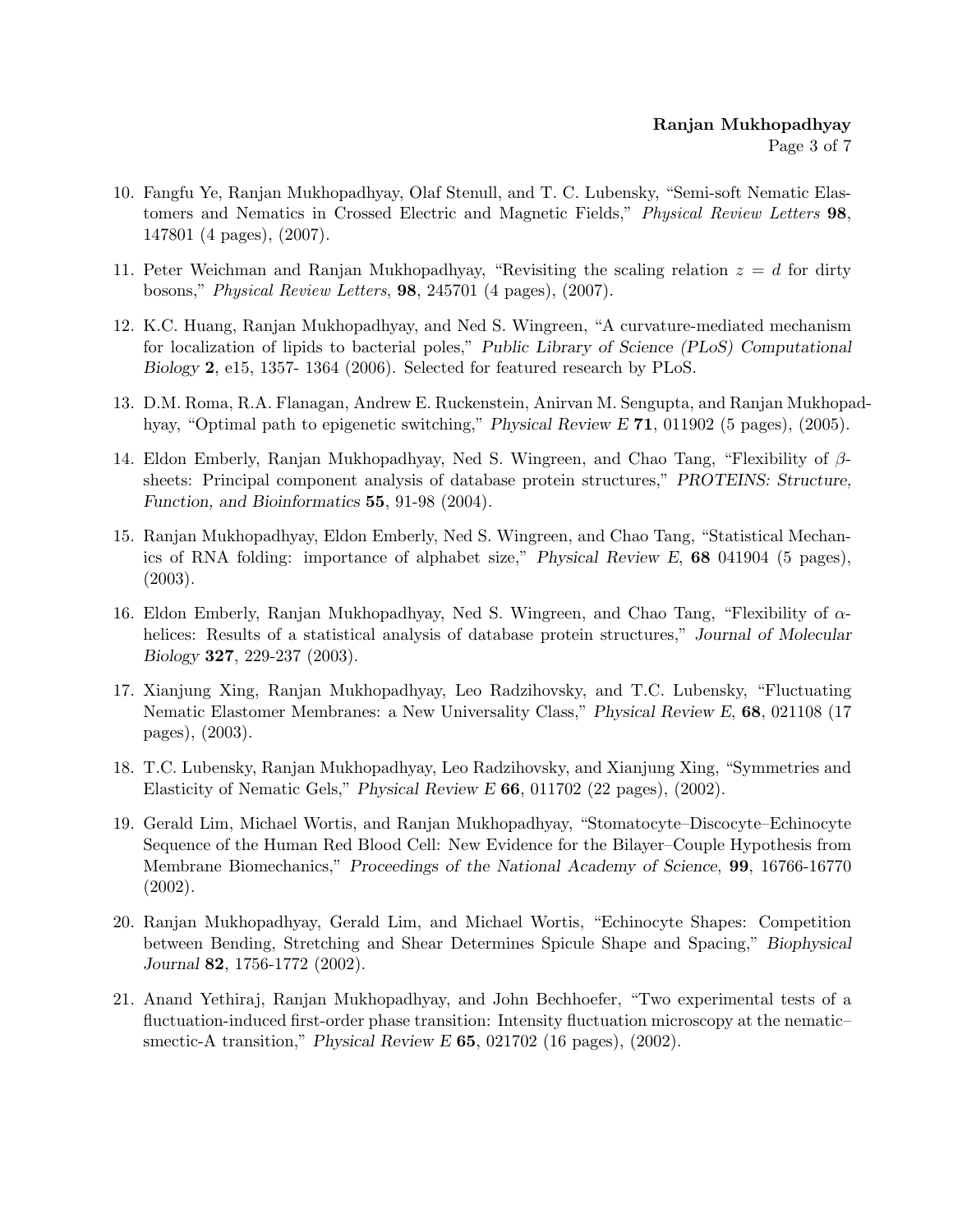- 22. C.L. Kane, Ranjan Mukhopadhyay, and T.C. Lubensky, "The Fractional Quantum Hall effect in an array of quantum wires," Phys. Rev. Lett. 88, 036401 (4 pages), (2002).
- 23. Ranjan Mukhopadhyay, C.L. Kane, and T.C. Lubensky, "Sliding Luttinger liquid phases," Physical Review B 63, 081103 (18 pages), (2001).
- 24. Ranjan Mukhopadhyay, C.L. Kane, and T.C. Lubensky "A crossed sliding Luttinger liquid phase," Physical Review B, Rapid Communications 64, 045120 (4 pages), (2001).
- 25. Ranjan Mukhopadhyay, Anand Yethiraj, and John Bechhoefer, "External-field-induced tricritical point in a fluctuation-driven nematic–smectic-A transition," Phys. Rev. Lett. 83, 4796-4799 (1999).
- 26. Peter Weichman, Anoop Prasad, Ranjan Mukhopadhyay, and Jonathan Miller,"Trapped Second Sound Waves on a Nonequilibrium Superfluid-Normal Interface," Phys. Rev. Lett. 80, 4923- 4927 (1998).
- 27. Talso P. Chui, David Goodstein, Alexa Harter, and Ranjan Mukhopadhyay, "Heat Capacity Anomalies of Superfluid  ${}^{4}He$  under the influence of a counterflow near  $T_{\lambda}$ ," Proceedings of the 21st International Conference on Low Temperature Physics, Prague, August 8-14, 1996.
- 28. Talso C. P. Chui, Yuri Mukharsky, Ranjan Mukhopadhyay, and David Goodstein, "Heat capacity measurements in rotating helium," Czech Journal of Physics 46, 177 (3 pages) (1996).
- 29. Talso C. P. Chui, David Goodstein, Alexa Harter, and Ranjan Mukhopadhyay, "Heat Capacity Anomalies of Superfluid  ${}^{4}He$  under the influence of a counterflow near  $T_{\Lambda}$ ," Phys. Rev. Lett. 77, 1793-1796 (1996).
- 30. Ranjan Mukhopadhyay and Peter Weichman, "Role of particle-hole symmetry in the superfluid to Bose glass transition," Phys. Rev. Lett. 76, 2977-2980 (1996).

# TEACHING:

- Methods of Physics. New undergraduate course I developed at Clark. Now a required course for Clark Physics majors.
- Discovering Physics. This is an active learning course, organized around experiments and group discussions and offered to non-science majors.
- Advanced Topics in Condensed Matter Physics. New graduate course that I developed at Clark, centering around the ideas of symmetry, symmetry-breaking and Landau-Ginzburg theories.
- Physics of Biomolecular Networks. New undergraduate course I developed at Clark.
- Undergraduate Classical Mechanics, Undergraduate Electricity and Magnetism, Graduate Electromagnetism, Modern Physics.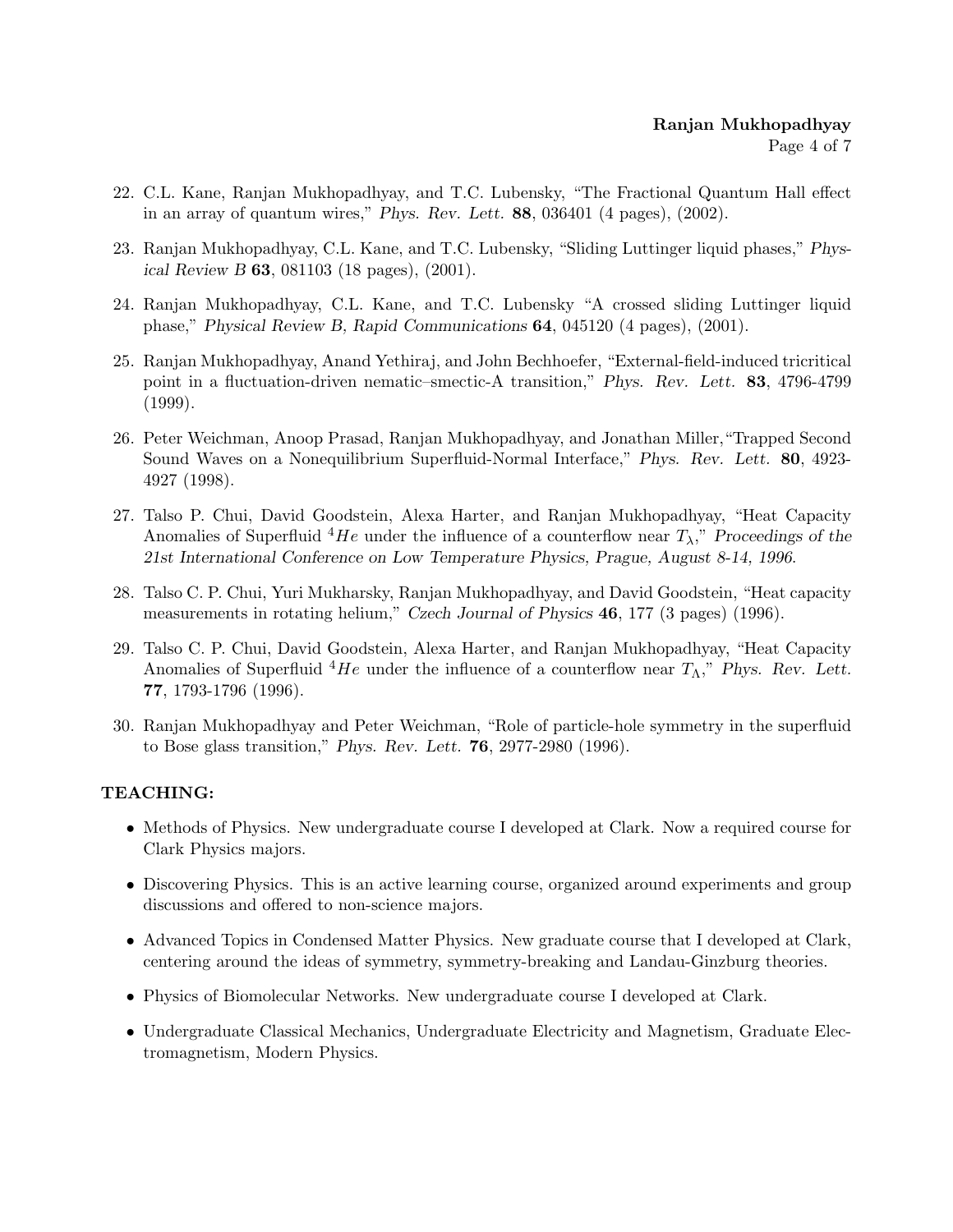#### PROFESSIONAL SERVICE:

- Undergraduate Physics Advisor, 2008-present.
- Clark Undergraduate Academic Board (UAB), 10/08-present.
- Clark Library Committee,  $9/04-6/06$ . Was committee chair from 2005-06.
- Organized, jointly with Professor Kudrolli, the 27th New England Complex Fluids meeting that was held at Clark University on June 9, 2006.
- Chaired (and helped in organizing) focus session on Biomembranes at APS meeting in March 2007.
- Chaired session at the 23rd New England Complex Fluids meeting held at University of Connecticut on June 10, 2005.
- Member of review panel for National Science Foundation.

## CURRENT FUNDING:

• National Science Foundation (NSF).

#### REFEREE:

- Journals: Physical Review Letters, Physical Review E, Proceedings of the National Academy of Science, Applied Physics Letters, Physica A, Journal of Chemical Physics, Physical Review B, European Biophysical Journal, and Journal of Theoretical Biology.
- Funding Agencies: National Science Foundation (NSF), Netherlands Foundation for Fundamental Research on Matter (FOM).

#### INVITED PRESENTATIONS:

- Physics of protein and lipid organization in bacteria, May 5, 2009. Seminar at UMass Lowell.
- Modeling protein and lipid organization in bacterial membranes, June 26, 2009. Talk at symposium on biomembranes at the 2009 Joint ASCE-ASME-SES Conference on Mechanics and Materials, Blacksburg, Virginia.
- Cell shape and cell-wall organization in Gram-negative bacteria, Dec. 9, 2008. Invited talk at conference: "Cells and Materials: At the Interface between Mathematics, Biology and Engineering - Reunion Conference II," Lake Arrowhead, California.
- Modeling protein and lipid organization in bacteria, Oct. 30, 2008. Biomath seminar, UCLA.
- Modeling the Soft Geometry of Biological Membranes, March, 2007. Seminar, Univ. of Conn. Health Center.
- Mechanisms for subcellular protein and lipid organization in bacteria, April 25, 2007. BioMaPS seminar, Rutgers University.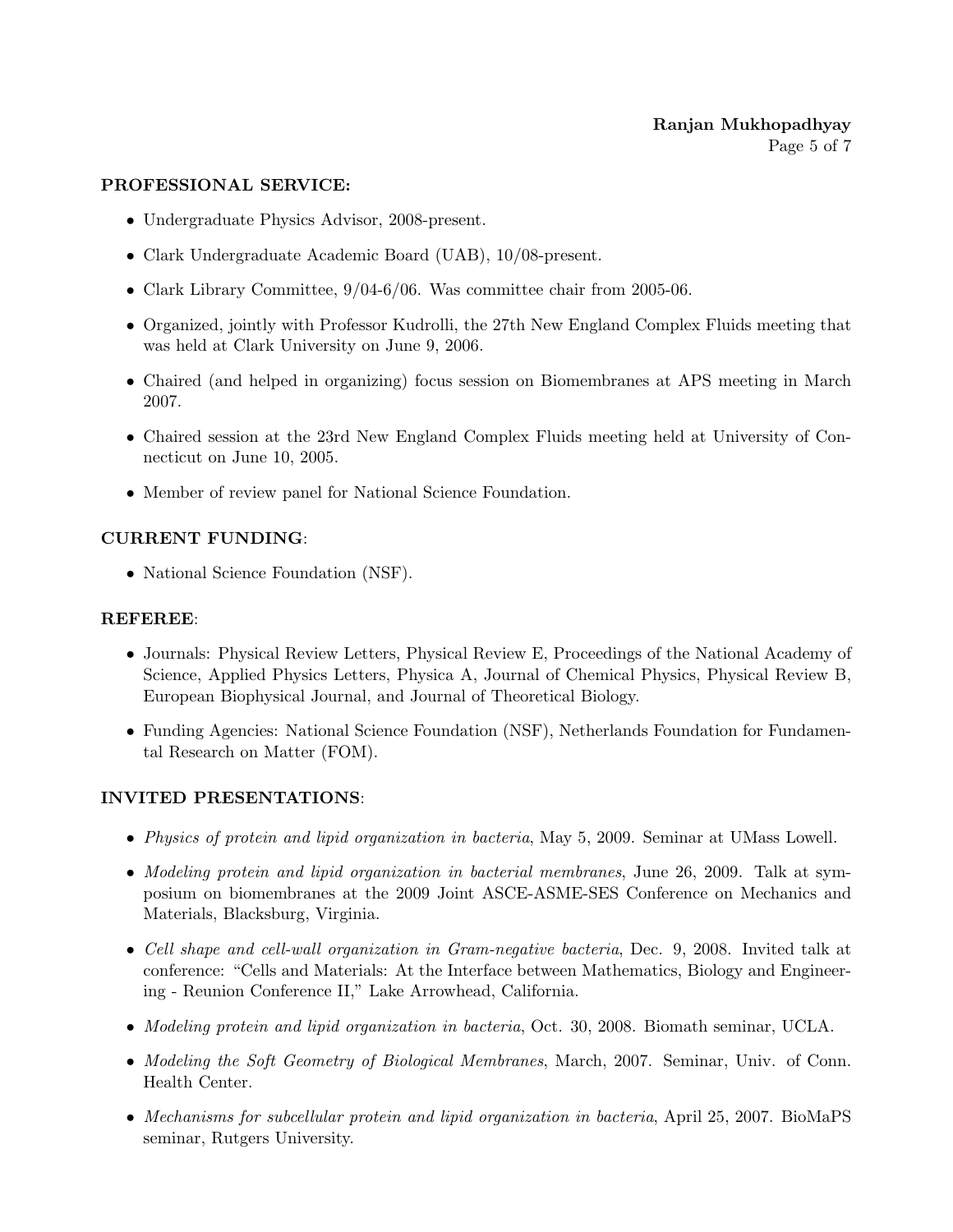- Modeling the Soft Geometry of Biological Membranes, February 26, 2007. Interdisciplinary PI-CASso Seminar, Princeton University.
- Protein and lipid organization in bacteria, December, 2006. Condensed Matter seminar, University of Pittsburgh.
- Protein and lipid organization in bacteria, November 17, 2006. Condensed Matter seminar, Brown University.
- Physics of Red Blood Cell Shapes, November 30, 2005. Physics Colloquium, Memphis University.
- Physics of Red Blood Cell Shapes, October 4, 2005. Physics Colloquium, Colgate University.
- Mechanics of Red Blood Cell shapes, September 28, 2005. Department of Mechanical Engineering Seminar, Yale University.
- The red blood cell membrane: Ultra-structure, mechanics, and red cell shapes, September 16, 2005. Invited talk at 24th New England Complex Fluids Workshop.
- Domains in Lipid Mixtures, August 9, 2005. Presented at workshop in Benasque on "Biological Membranes: Current Challenges".
- Physics of Red Blood Cell Shapes, November 29, 2004. Colloquium at Worcester Polytechnic Institute.
- Physics of Red Blood Cell Shapes, June 10, 2004. Presented at Aspen summer workshop on "Materials and Geometry".
- Physics of Red Blood Cell Shapes, January 27, 2004. Physics Colloquium, Virginia Tech.
- Physics of Red Blood Cell shapes, October 8, 2003. Squishy Physics Talk, Harvard University.
- Physics of Red Blood Cell shapes, September 17, 2003, Condensed Matter Seminar, Brandeis University.
- *Statistical Mechanics of RNA folding*, March 18, 2003. Biomaps Seminar, Rutgers University.
- Statistical Mechanics of RNA folding: Dependence on alphabet size, March 7, 2003. Invited talk at the American Physical Society March meeting, Austin. (Press coverage of talk in APS newsletter and Dallas Morning News).
- Physics of Red Blood Cell Shapes, January 20, 2003. Physics Colloquium, Mich. Tech. Univ.
- Designability and RNA folding, August 10, 2002. Seminar presented at Symposium honoring 65th birthday of Michael Wortis, Vancouver.
- Designability of RNA secondary structures, May 22, 2002. Seminar at Bell Labs.